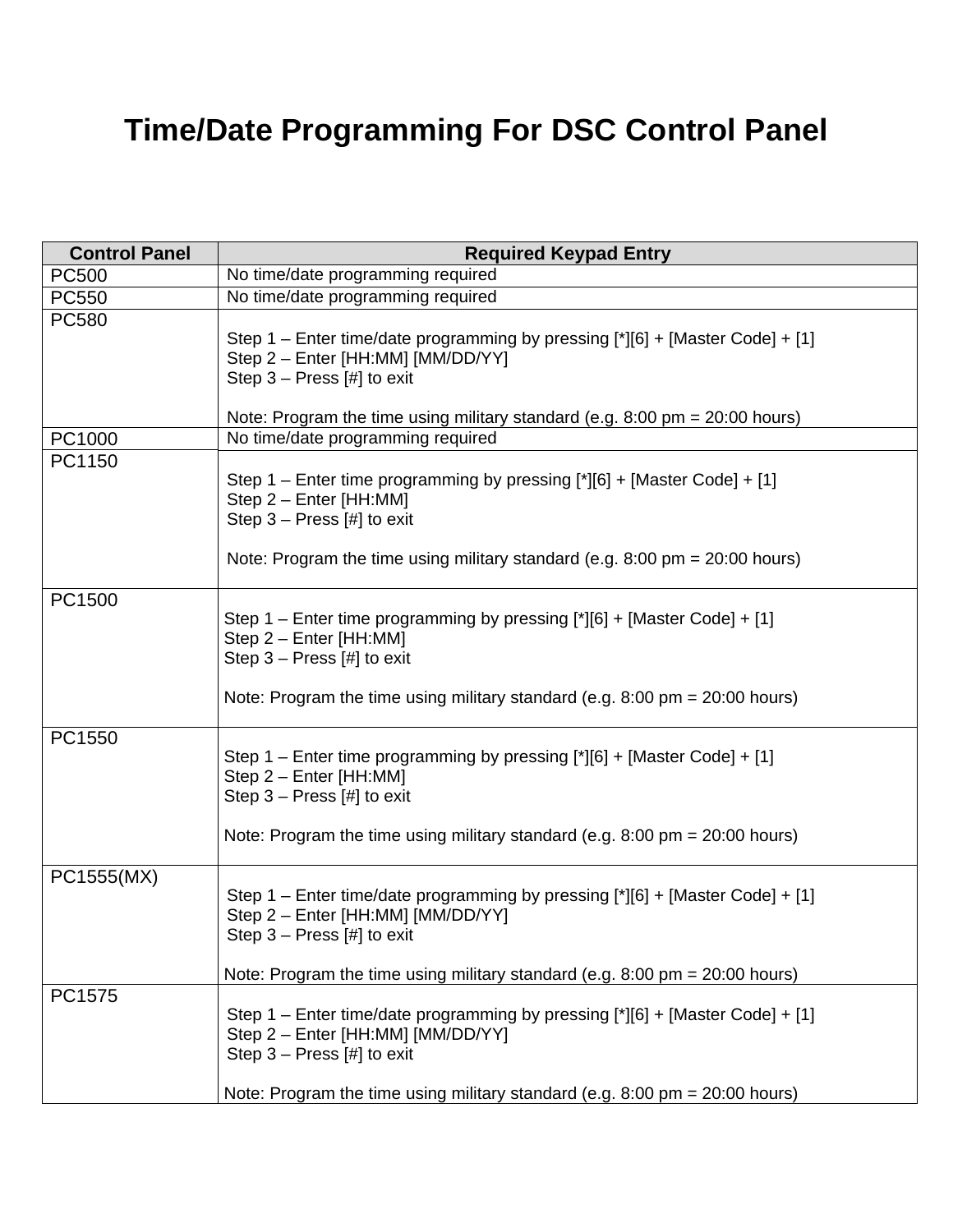| PC2500 | Step 1 - Enter time programming by pressing [*][6] + [Master Code] + [1]<br>Step 2 - Enter [HH:MM]<br>Step $3$ – Press [#] to exit |
|--------|------------------------------------------------------------------------------------------------------------------------------------|
|        | Note: Program the time using military standard (e.g. $8:00 \text{ pm} = 20:00 \text{ hours}$ )                                     |
| PC2525 | Step 1 - Enter time programming by pressing [*][6] + [Master Code] + [1]<br>Step 2 - Enter [HH:MM]<br>Step $3 -$ Press [#] to exit |
|        | Note: Program the time using military standard (e.g. $8:00 \text{ pm} = 20:00 \text{ hours}$ )                                     |
| PC2550 | Step 1 - Enter time programming by pressing [*][6] + [Master Code] + [1]<br>Step 2 - Enter [HH:MM]<br>Step $3 -$ Press [#] to exit |
|        | Note: Program the time using military standard (e.g. $8.00 \text{ pm} = 20.00 \text{ hours}$ )                                     |
| PC3000 | Step 1 – Enter time programming by pressing [*][6] + [Master Code] + [1]<br>Step 2 - Enter [HH:MM]<br>Step $3$ – Press [#] to exit |
|        | Note: Program the time using military standard (e.g. $8:00 \text{ pm} = 20:00 \text{ hours}$ )                                     |
| PC4000 | Step 1 – Enter time programming by pressing [Master Code] + $[]$ + $[4]$<br>Step 2 - Enter [HH:MM]<br>Step $3 -$ Press [#] to exit |
|        | Note: Program the time using military standard (e.g. $8:00 \text{ pm} = 20:00 \text{ hours}$ )                                     |
| PC4010 | Step 1 - Enter time programming by pressing [Master Code] + [9] + [1]<br>Step 2 - Enter [HH:MM]<br>Step $3 -$ Press [#] to exit    |
|        | Note: Program the time using military standard (e.g. $8:00 \text{ pm} = 20:00 \text{ hours}$ )                                     |
| PC4020 | Step 1 - Enter time programming by pressing [Master Code] + [9] + [1]<br>Step 2 - Enter [HH:MM]<br>Step $3 -$ Press [#] to exit    |
|        | Note: Program the time using military standard (e.g. $8:00 \text{ pm} = 20:00 \text{ hours}$ )                                     |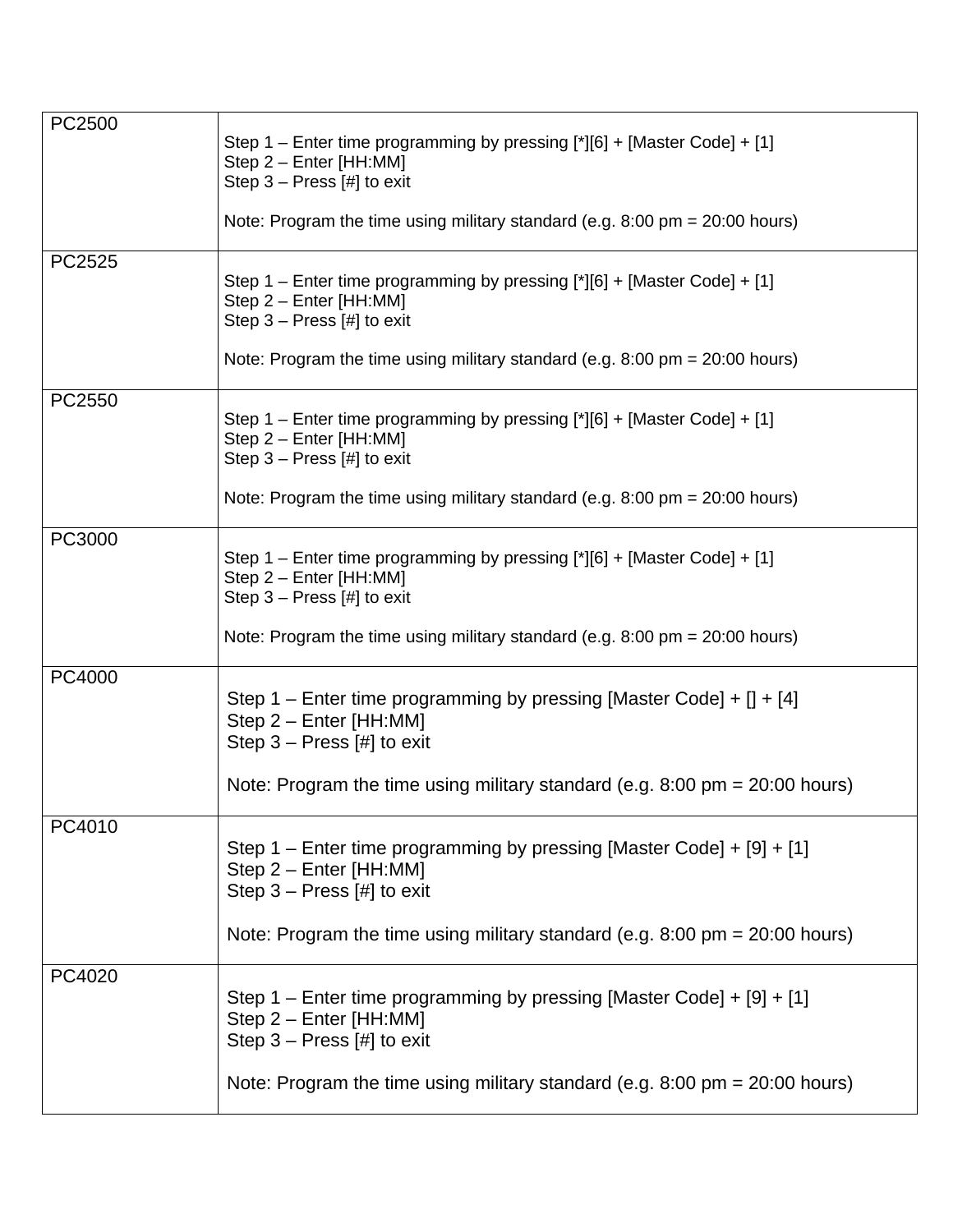| PC5010                    | Step 1 - Enter time/date programming by pressing [*][6] + [Master Code] + [1]<br>Step 2 - Enter [HH:MM] [MM/DD/YY]<br>Step $3$ – Press [#] to exit<br>Note: Program the time using military standard (e.g. $8:00 \text{ pm} = 20:00 \text{ hours}$ ) |
|---------------------------|------------------------------------------------------------------------------------------------------------------------------------------------------------------------------------------------------------------------------------------------------|
|                           |                                                                                                                                                                                                                                                      |
| PC5020                    | Step 1 – Enter time/date programming by pressing [*][6] + [Master Code] + [1]<br>Step 2 - Enter [HH:MM] [MM/DD/YY]<br>Step $3$ – Press [#] to exit                                                                                                   |
|                           | Note: Program the time using military standard (e.g. 8:00 pm = 20:00 hours)                                                                                                                                                                          |
| PC1616                    | Step 1 – Enter time/date programming by pressing [*][6] + [Master Code] + [1]<br>Step 2 - Enter [HH:MM] [MM/DD/YY]<br>Step $3$ – Press [#] to exit                                                                                                   |
|                           | Note: Program the time using military standard (e.g. $8:00 \text{ pm} = 20:00 \text{ hours}$ )                                                                                                                                                       |
| PC1832                    | Step 1 – Enter time/date programming by pressing [*][6] + [Master Code] + [1]<br>Step 2 - Enter [HH:MM] [MM/DD/YY]<br>Step $3$ – Press [#] to exit                                                                                                   |
|                           | Note: Program the time using military standard (e.g. $8:00 \text{ pm} = 20:00 \text{ hours}$ )                                                                                                                                                       |
| PC1864                    | Step 1 - Enter time/date programming by pressing [*][6] + [Master Code] + [1]<br>Step 2 - Enter [HH:MM] [MM/DD/YY]<br>Step $3$ – Press [#] to exit                                                                                                   |
|                           | Note: Program the time using military standard (e.g. $8:00 \text{ pm} = 20:00 \text{ hours}$ )                                                                                                                                                       |
| SCW9045/9047              | Step 1 – Enter time/date programming by pressing [*][6] + [Master Code] + [1]<br>Step 2 - Enter [HH:MM] [MM/DD/YY]<br>Step $3$ – Press [#] to exit                                                                                                   |
|                           | Note: Program the time using military standard (e.g. $8:00 \text{ pm} = 20:00 \text{ hours}$ )                                                                                                                                                       |
| <b>ALEXOR</b><br>(PC9155) | Step 1 - Enter time/date programming by pressing [*][6] + [Master Code] + [1]<br>Step 2 - Enter [HH:MM] [MM/DD/YY]<br>Step $3$ – Press [#] to exit                                                                                                   |
|                           | Note: Program the time using military standard (e.g. $8:00 \text{ pm} = 20:00 \text{ hours}$ )                                                                                                                                                       |